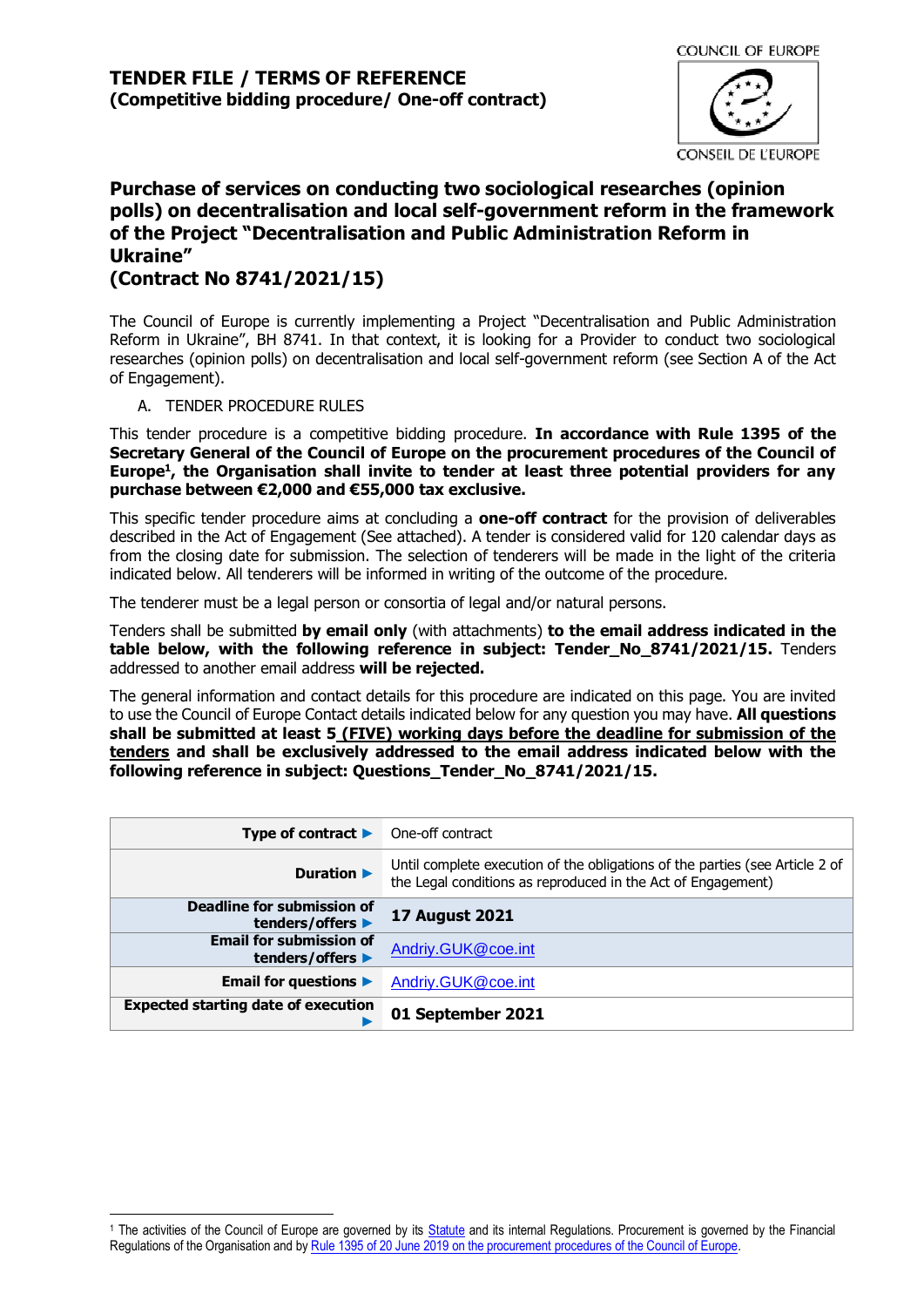#### B. EXPECTED DELIVERABLES

The expected deliverables are described in **Section A of the Act of Engagement** (see attached).

## C. FEES

All tenderers are invited to fill in the **table of fees** as reproduced in **Section A of the Act of Engagement**.

## D. ASSESSMENT

#### Exclusion criteria and absence of conflict of interests

(by signing the Act of Engagement,**<sup>2</sup>** you declare on your honour not being in any of the below situations) Tenderers shall be excluded from participating in the tender procedure if they:

- have been sentenced by final judgment on one or more of the following charges: participation in a criminal organisation, corruption, fraud, money laundering, terrorist financing, terrorist offences or offences linked to terrorist activities, child labour or trafficking in human beings;
- are in a situation of bankruptcy, liquidation, termination of activity, insolvency or arrangement with creditors or any like situation arising from a procedure of the same kind, or are subject to a procedure of the same kind;
- have received a judgment with res judicata force, finding an offence that affects their professional integrity or serious professional misconduct;
- do not comply with their obligations as regards payment of social security contributions, taxes and dues, according to the statutory provisions of their country of incorporation, establishment or residence;
- are an entity created to circumvent tax, social or other legal obligations (empty shell company), have ever created or are in the process of creation of such an entity;
- have been involved in mismanagement of the Council of Europe funds or public funds;
- are or appear to be in a situation of conflict of interest.

## Eligibility criteria

- being registered as a legal person or consortia of legal and/or natural persons specialised in the field of providing sociological services;
- minimum 5 year of experience in providing sociological services.

## Award criteria

- Quality of the offer (80%), including:
- Detailed methodology of conducting two sociological researches;
- Experience in conducting national sociological researches;
- Experience in conducting national sociological researches on decentralisation and local selfgovernment reform would be an advantage.
- Financial offer (20%).

Multiple tendering is not authorised.

#### E. NEGOTIATIONS

The Council reserves the right to hold negotiations with the bidders in accordance with Article 20 of Rule 1395.

## F. DOCUMENTS TO BE PROVIDED

Tenderers are invited to submit:

- **A completed and signed copy of the Act of Engagement<sup>3</sup> (see attached)** in PDF format**;**
- **Copy of the registration documents and their brief translation into English** in PDF format;
- **Methodology** of conducting two sociological researches in the Ukrainian language in PDF format;
- **Brief description of the experience in conducting national sociological researches including their list** in the Ukrainian language in PDF format.

<sup>&</sup>lt;sup>2</sup> The Council of Europe reserves the right to ask tenderers, at a later stage, to supply the following supporting documents:

<sup>-</sup> An extract from the record of convictions or failing that an equivalent document issued by the competent judicial or administrative authority of the country of incorporation, indicating that the first three and sixth above listed exclusion criteria are met;

<sup>-</sup> A certificate issued by the competent authority of the country of incorporation indicating that the fourth criterion is met.

<sup>3</sup> The Act of Engagement must be completed, signed, scanned in its entirety (i.e. including all the pages) and sent as a compiled document. For all scanned documents, .pdf files are preferred.